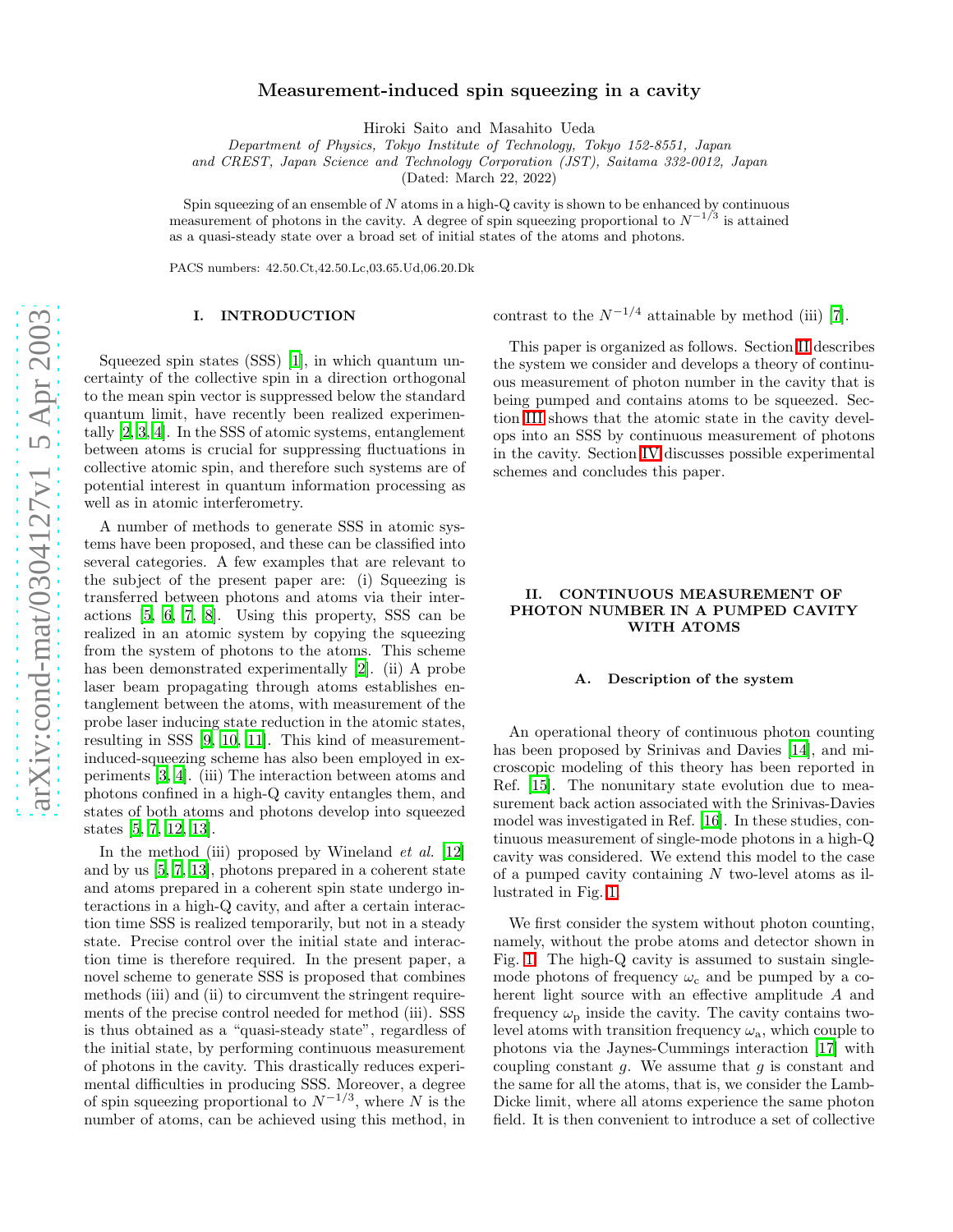

<span id="page-1-0"></span>FIG. 1: A schematic of the proposed system. The N two-level atoms interact with a single-mode photon field in a pumped cavity. The continuous measurement of photon number is simulated by a sequence of ground-state probe atoms injected through the cavity, and the state of each atom coming out of the cavity is measured by a detector. If a probe atom is found to be in an excited (ground) state, we assume that one photon (no photon) is detected.

spin operators defined by

$$
\hat{S}_z \equiv \frac{1}{2} \sum_{j=1}^N (|e_j\rangle\langle e_j| - |g_j\rangle\langle g_j|), \qquad (1)
$$

<span id="page-1-1"></span>
$$
\hat{S}_{+} \equiv \frac{1}{2} \sum_{j=1}^{N} |e_j\rangle\langle g_j| \equiv \hat{S}_{-}^{\dagger}, \qquad (2)
$$

where N is the number of atoms, and  $|g_i\rangle$  and  $|e_j\rangle$  are the ground and excited states of the jth atom. We shall also use other collective spin operators defined by  $\hat{S}_x \equiv \hat{S}_y$  $(\hat{S}_+ + \hat{S}_-) / 2$  and  $\hat{S}_y \equiv (\hat{S}_+ - \hat{S}_-) / (2i)$ .

The Hamiltonian for the system is given by

$$
\hat{H}_0/\hbar = \omega_c \hat{n} + \omega_a \hat{S}_z + A(e^{i\omega_p t}\hat{a} + e^{-i\omega_p t}\hat{a}^\dagger) + g(\hat{a}\hat{S}_+ + \hat{a}^\dagger \hat{S}_-),
$$
\n(3)

where  $\hat{a}$   $(\hat{a}^{\dagger})$  is the annihilation (creation) operator of the photon field,  $\hat{n} \equiv \hat{a}^\dagger \hat{a}$  is the photon-number operator, and A and g are taken to be real and positive without loss of generality. In Eq. [\(3\)](#page-1-1), the first and the second terms on the right-hand side (rhs) describe the free Hamiltonian for the photon field and the collective atomic system, respectively; the third term describes the effect of coherent pumping of the photon field, and the last term describes the interaction between the photon field and the atomic system. In the rotating frame of reference  $e^{i\omega_p(\hat{n}+\hat{S}_z)}|\psi\rangle$ , the Hamiltonian [\(3\)](#page-1-1) is time-independent:

<span id="page-1-2"></span>
$$
\hat{H}_0^{\text{rot}}/\hbar = \delta_{\text{cp}}\hat{n} + \delta_{\text{ap}}\hat{S}_z + A(\hat{a} + \hat{a}^\dagger) + g(\hat{a}\hat{S}_+ + \hat{a}^\dagger\hat{S}_-), \tag{4}
$$

where  $\delta_{\rm cp} \equiv \omega_{\rm c} - \omega_{\rm p}$  and  $\delta_{\rm ap} \equiv \omega_{\rm a} - \omega_{\rm p}$ .

We now consider continuous photon counting for the system described by the Hamiltonian [\(4\)](#page-1-2). Experimentally, photon counting may be performed using a photodetector placed in the immediate vicinity of the cavity, where photons leaking out of the cavity are detected. This kind of continuous photodetection can be simulated using a sequence of probe atoms that are injected through the cavity [\[15\]](#page-8-14), as illustrated in Fig. [1.](#page-1-0) The probe atoms are prepared in the ground state and injected into the cavity, with internal states detected upon leaving the cavity. If a probe atom is found to be in an excited state, we can say that one photon has been detected (one-count process). If it is found to have remained in the ground state, we can say that no photon has been detected (nocount process) [\[15,](#page-8-14) [16\]](#page-8-15). In the remaining part of this section we discuss nonunitary state evolution of the system in the one-count process, the no-count process, and more general processes.

### B. State evolution in the one-count process

<span id="page-1-3"></span>If the passage time of each probe atom through the cavity is much shorter than the time scale of the state evolution described by Eq. [\(4\)](#page-1-2), the density operator of the entire system (i.e., cavity photons plus atoms excluding the probe atoms) immediately after the one-count process at time  $t$  is given by (see [A](#page-6-0)ppendix A for the derivation)

$$
\hat{\rho}(t_{+}) = \frac{\hat{a}\hat{\rho}(t)\hat{a}^{\dagger}}{\text{Tr}[\hat{a}\hat{\rho}(t)\hat{a}^{\dagger}]},\tag{5}
$$

where  $t_{+}$  denotes a time infinitesimally later than t and Tr the trace of the entire system. The denominator on the rhs of Eq. [\(5\)](#page-1-3) multiplied by  $\gamma \Delta t$  gives the probability that a photon is detected between t and  $t + \Delta t$ , where  $\gamma$  is the photodetection rate defined by Eq. [\(A6\)](#page-7-0). The expression [\(5\)](#page-1-3) takes the same form as that of the Srinivas-Davies model [\[14](#page-8-13)]. Immediately after the one-count process [\(5\)](#page-1-3), the expectation value of an arbitrary operator  $\hat{\mathcal{O}}$  is given by

$$
\text{Tr}[\rho(t_+)\hat{\mathcal{O}}] \equiv \langle \hat{\mathcal{O}} \rangle_{t_+} = \frac{\langle \hat{a}^\dagger \hat{\mathcal{O}} \hat{a} \rangle_t}{\langle \hat{n} \rangle_t}.
$$
 (6)

<span id="page-1-4"></span>When  $\hat{\mathcal{O}}$  is the photon-number operator  $\hat{n}$ , we obtain

$$
\langle \hat{n} \rangle_{t_{+}} = \langle \hat{n} \rangle_{t} - 1 + \frac{\langle (\Delta \hat{n})^2 \rangle_{t}}{\langle \hat{n} \rangle_{t}},\tag{7}
$$

where  $\Delta \hat{n} \equiv \hat{n} - \langle \hat{n} \rangle$ . The one-count process thus decreases the mean photon number by one and increases it by the Fano factor  $\langle (\Delta \hat{n})^2 \rangle_t / \langle \hat{n} \rangle_t$  of the photon field immediately before the one-count process [\[16\]](#page-8-15).

When  $\hat{\mathcal{O}}$  is some spin operator  $\hat{\mathcal{S}}$ , which commutes with  $\hat{a}$ , Eq. [\(6\)](#page-1-4) becomes

$$
\langle \hat{S} \rangle_{t_{+}} = \frac{\langle \hat{S} \hat{n} \rangle_{t}}{\langle \hat{n} \rangle_{t}} = \langle \hat{S} \rangle_{t} + \frac{\langle \Delta \hat{S} \Delta \hat{n} \rangle_{t}}{\langle \hat{n} \rangle_{t}}.
$$
 (8)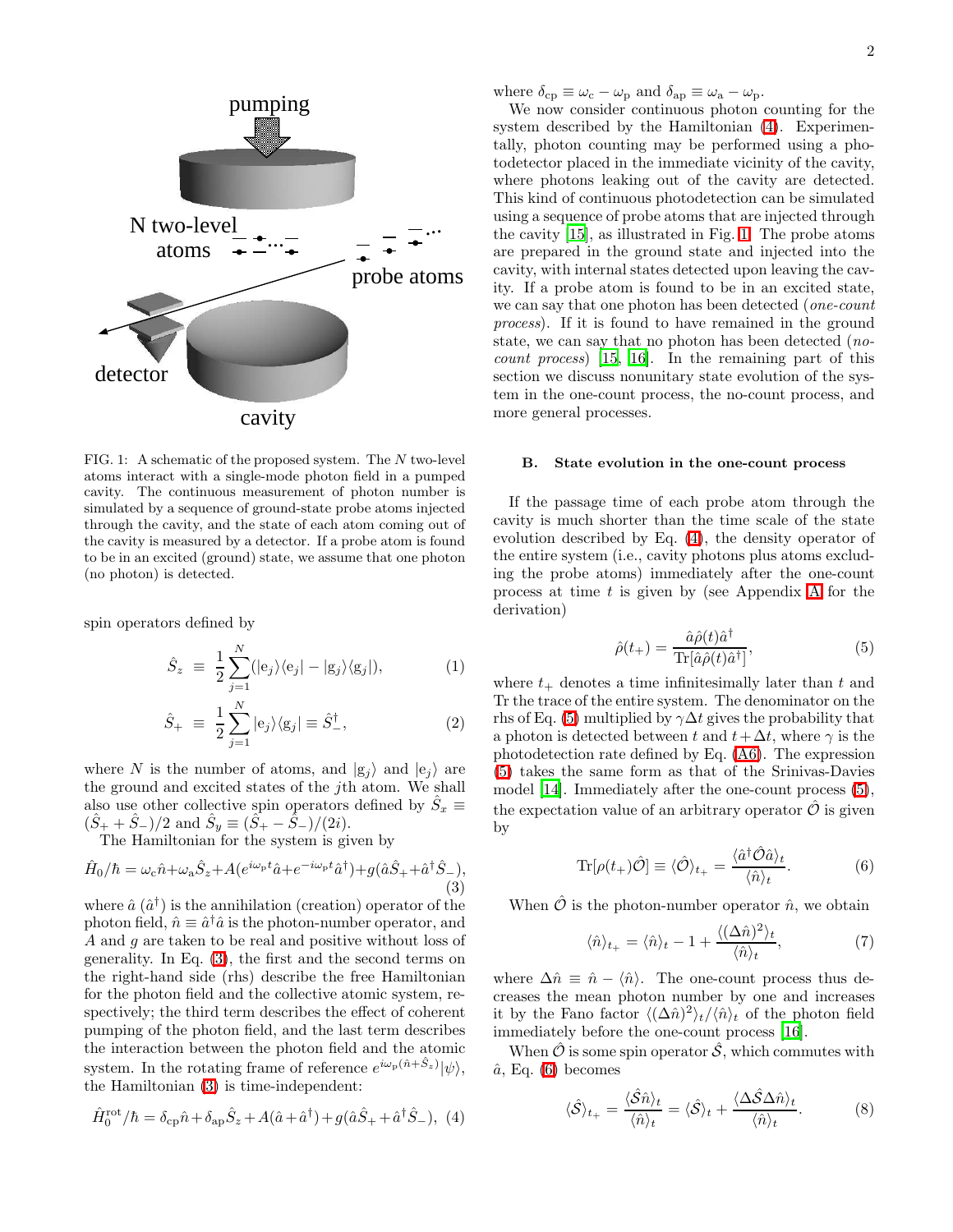This indicates that upon the detection of a photon, the expectation value of the collective spin operator changes by an amount that depends on the correlation between the photons and atoms. As an example, let us consider an entangled state between an atom and a photon, where the ground and excited states of the atom are denoted by  $|g\rangle$  and  $|e\rangle$ , and the vacuum and single-photon state by  $|0\rangle$  and  $|1\rangle$ . Suppose that the state of the system before measurement is given by  $(|g\rangle|1\rangle + |e\rangle|0\rangle)/\sqrt{2}$ . Then  $\langle \hat{S}_z \rangle$  decreases from 1/2 to 0 by the one-count process. This is because the measurement reveals that the cavity had contained a photon, and hence that the state of the system after the one-count process is given by  $|g\rangle|0\rangle$ . Similarly,  $\langle \hat{S}_z \rangle$  increases upon the one-count process from 1/2 to 1 for an entangled initial state  $(|g\rangle|0\rangle+|e\rangle|1\rangle)/\sqrt{2}$ . In contrast, when the initial state is separable, i.e.,  $\langle \hat{S} \hat{n} \rangle_t = \langle \hat{S} \rangle_t \langle \hat{n} \rangle_t$ , the atomic quantities do not change by the one-count process.

### C. State evolution in the no-count process

When no photon is detected between t and  $t + T$ , the density operator is shown to evolve according to the following equation (see Appendix [A](#page-6-0) for the derivation),

$$
\hat{\rho}(t+T) = \frac{e^{-i\hat{H}_{\text{nc}}T/\hbar} \hat{\rho}(t)e^{i\hat{H}_{\text{nc}}^{\dagger}T/\hbar}}{\text{Tr}[e^{-i\hat{H}_{\text{nc}}T/\hbar} \hat{\rho}(t)e^{i\hat{H}_{\text{nc}}^{\dagger}T/\hbar}]},\tag{9}
$$

where  $\hat{H}_{\text{nc}} \equiv \hat{H}_0^{\text{rot}} - i\hbar \gamma \hat{n}/2$  is the non-Hermitian operator that governs the state evolution during the no-count process. The denominator on the rhs of Eq. [\(9\)](#page-2-0) gives the probability that no photon is detected between  $t$  and  $t + T$ . It follows from Eq. [\(9\)](#page-2-0) that the master equation for the no-count process is given by

<span id="page-2-1"></span>
$$
\frac{\partial \hat{\rho}(t)}{\partial t} = \frac{i}{\hbar} [\hat{\rho}(t)\hat{H}_{\text{nc}}^{\dagger} - \hat{H}_{\text{nc}}\hat{\rho}(t)] + \gamma \langle \hat{n} \rangle_t \hat{\rho}(t). \tag{10}
$$

In fact, it can be shown by direct substitution of Eq. [\(9\)](#page-2-0) into Eq.  $(10)$  that Eq.  $(9)$  is the solution of Eq.  $(10)$ .

# D. State evolution in the referring and non-referring measurement processes

Time evolution under continuous photodetection is thus a stochastic process, in which the state evolution associated with one-count and no-count processes are described by Eqs. [\(5\)](#page-1-3) and [\(9\)](#page-2-0), respectively. The probability of the one-count process occurring between t and  $t+dt$  is  $\gamma \langle \hat{n} \rangle_t dt$  and that of the no-count process is  $1 - \gamma \langle \hat{n} \rangle_t dt$ . The number of photons detected and the times at which they are detected, therefore, differ run by run even for the same initial state. The measurement process in which we read the outcome of the measurement at every instant of time is referred to as referring measurement pro-cess [\[16\]](#page-8-15). When the photons are detected at  $t_1, t_2, \cdots, t_n$ 

from  $t = 0$  to  $t = T$ , the time evolution of the density operator is given by

$$
\hat{\rho}(T) = \frac{\hat{P}(T; t_1, \cdots, t_n)\hat{\rho}(0)\hat{P}^\dagger(T; t_1, \cdots, t_n)}{\text{Tr}[\hat{P}(T; t_1, \cdots, t_n)\hat{\rho}(0)\hat{P}^\dagger(T; t_1, \cdots, t_n)]}, \tag{11}
$$

<span id="page-2-7"></span>where

$$
\hat{P}(T;t_1,\dots,t_n) \equiv e^{-i\hat{H}_{\text{nc}}(T-t_n)/\hbar} \hat{a} e^{-i\hat{H}_{\text{nc}}(t_n-t_{n-1})/\hbar} \hat{a} \dots \hat{a} e^{-i\hat{H}_{\text{nc}}(t_2-t_1)/\hbar} \hat{a} e^{-i\hat{H}_{\text{nc}}t_1/\hbar}.\text{(12)}
$$

If the detector is switched on but we do not read out the measurement results, the state evolves into a statistical mixture of an ensemble of all possible outcomes, which is referred to as *non-referring measurement pro*cess [\[16\]](#page-8-15). The master equation describing the state evolution in the non-referring measurement is obtained as follows. In the non-referring measurement process,  $\hat{\rho}(t+dt)$ is a statistical mixture of the density operator  $\hat{\rho}_1(t+dt)$  of the one-count process and the density operator  $\hat{\rho}_0(t+dt)$ of the no-count process:

<span id="page-2-4"></span>
$$
\hat{\rho}(t+dt) = \gamma \langle \hat{n} \rangle_t \hat{\rho}_1(t+dt)dt + (1 - \gamma \langle \hat{n} \rangle_t dt) \hat{\rho}_0(t+dt). \tag{13}
$$

<span id="page-2-0"></span>Substituting  $\hat{\rho}_1(t+dt)$  for  $\hat{\rho}(t_+)$  in Eq. [\(5\)](#page-1-3) gives

<span id="page-2-6"></span><span id="page-2-3"></span><span id="page-2-2"></span>
$$
\gamma \langle \hat{n} \rangle_t \hat{\rho}_1(t+dt)dt = \gamma \hat{a}\hat{\rho}(t)\hat{a}^\dagger dt. \tag{14}
$$

Setting  $T = dt$  in Eq. [\(9\)](#page-2-0) gives

$$
\hat{\rho}_0(t+dt) = \hat{\rho}(t) + \frac{i}{\hbar} [\hat{\rho}(t)\hat{H}_{\text{nc}}^{\dagger} - \hat{H}_{\text{nc}}\hat{\rho}(t)]dt + \gamma \langle \hat{n} \rangle_t \hat{\rho}(t)dt + O(dt^2).
$$
\n(15)

Substituting Eqs. [\(14\)](#page-2-2) and [\(15\)](#page-2-3) into Eq. [\(13\)](#page-2-4) gives the master equation for the non-referring measurement:

$$
\frac{\partial \hat{\rho}(t)}{\partial t} = \frac{i}{\hbar} [\hat{\rho}(t), \hat{H}_0^{\text{rot}}] + \frac{\gamma}{2} \left[ 2\hat{a}\hat{\rho}(t)\hat{a}^\dagger - \hat{n}\hat{\rho}(t) - \hat{\rho}(t)\hat{n} \right]. \tag{16}
$$

When the cavity contains no atoms or when  $g = 0$ , we can show that the state of the photon field eventually evolves into a coherent state  $|\alpha\rangle$  with  $\alpha = -A/(\delta_{\rm cp}$  $i\gamma/2$ ) in both referring and non-referring measurement processes, unless the initial state is orthogonal with  $|\alpha^* \rangle$ (see Appendix [B\)](#page-7-1). This fact is interesting in that the photon number never increases for the steady state  $|\alpha\rangle$ despite the fact that the cavity is being pumped and that no photons are detected. This can be understood from the equation describing the time evolution of the mean photon number in the no-count process

<span id="page-2-5"></span>
$$
\frac{d\langle \hat{n}\rangle_t}{dt} = iA\langle \hat{a} - \hat{a}^\dagger \rangle_t - \gamma \langle (\Delta \hat{n})^2 \rangle_t, \tag{17}
$$

which can be obtained from Eq. [\(10\)](#page-2-1). For the steady state  $|\alpha\rangle$  with  $\alpha = -A/(\delta_{cp} - i\gamma/2)$ , the pumping term [the first term of the rhs of Eq. [\(17\)](#page-2-5)] balances with the last term in Eq. [\(17\)](#page-2-5) which describes the decrease in the number of photons due to the state reduction by the nocount process.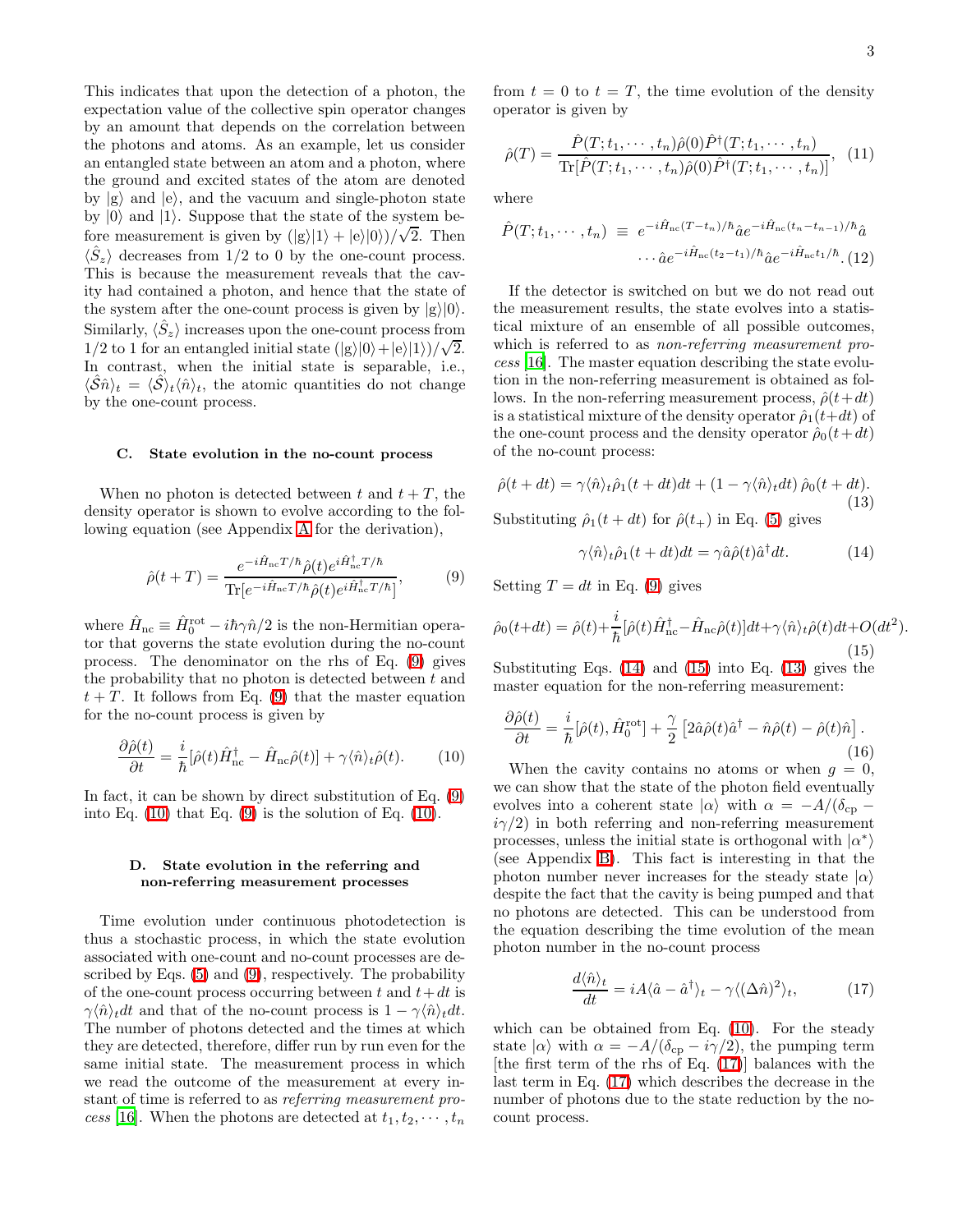### A. Squeezed spin state

<span id="page-3-0"></span>Because the spin operators  $\hat{S}_j$   $(j = x, y, z)$  obey the commutation relation  $[\hat{S}_x, \hat{S}_y] = i\hat{S}_x$  and the corresponding cyclic permutations, the spin vector fluctuates around the mean value  $\langle \hat{S} \rangle = (\langle \hat{S}_x \rangle, \langle \hat{S}_y \rangle, \langle \hat{S}_z \rangle)$ . For example, let us consider the lowest eigenstate of  $\hat{S}_z$ ,  $|S, -S\rangle$ , where  $S(S + 1)$  is the eigenvalue of  $\hat{S}^2 \equiv \hat{S}_x^2 + \hat{S}_y^2 + \hat{S}_z^2$ . The mean spin vector of this state is given by  $\langle \mathbf{S} \rangle = (0, 0, -S)$ . Quantum fluctuations around this are isotropic and given by  $\langle (\Delta \hat{S}_x)^2 \rangle = \langle (\Delta \hat{S}_y)^2 \rangle = S/2$ , satisfying the minimum uncertainty relation  $\langle (\Delta \hat{S}_x)^2 \rangle \langle (\Delta \hat{S}_y)^2 \rangle = \langle \hat{S}_z \rangle^2 / 4$ . If the fluctuation of one component perpendicular to the mean spin vector, say  $\langle (\Delta \hat{S}_x)^2 \rangle$ , is suppressed below  $|\langle \hat{S}_z \rangle|/2$ , the spin state is defined as squeezed [\[1](#page-8-0)].

A general definition of spin squeezing is obtained by rotating the above situation in spin space, when the mean spin vector  $\langle \mathbf{S} \rangle$  points in an arbitrary direction. The definition is thus given by [\[1\]](#page-8-0)

<span id="page-3-1"></span>
$$
\zeta \equiv \frac{2\langle (\Delta \hat{S}_{\perp})^2 \rangle}{|\langle \hat{\mathbf{S}} \rangle|} < 1,\tag{18}
$$

<span id="page-3-6"></span>where  $\hat{S}_\perp$  is one spin component perpendicular to the mean spin vector,  $\hat{\Delta S}_{\perp} \equiv \hat{S}_{\perp} - \langle \hat{S}_{\perp} \rangle$ , and  $|\langle \hat{\mathbf{S}} \rangle|^2 = \langle \hat{S}_x \rangle^2 +$  $\langle \hat{S}_y \rangle^2 + \langle \hat{S}_z \rangle^2$ . The squeezing parameter  $\zeta$  is unity in the coherent spin state

$$
|\theta,\phi\rangle = \prod_{j} \left( \cos \frac{\theta}{2} |e_j\rangle + e^{i\phi} \sin \frac{\theta}{2} |g_j\rangle \right). \tag{19}
$$

The definition [\(18\)](#page-3-1) of spin squeezing can also be applied to situations in which the spin state is a mixed state. The physical meaning of the SSS in atomic systems is discussed in Ref. [\[7\]](#page-8-6).

For an N-atom system, there are  $N/2+1$  (when N is even) or  $(N + 1)/2$  (when N is odd) subspaces that can

be indexed by the value of the total spin  $S = N/2, N/2 1, \dots, 0$  (1/2). In the present paper, we restrict ourselves to the subspace of  $S = N/2$ . This corresponds to the case in which the initial state is the coherent spin state, which is easily prepared in experiments. Since the Hamiltonian [\(4\)](#page-1-2) commutes with  $\hat{S}^2$ , the subspaces do not mix by time evolution.

#### B. Analytic results

<span id="page-3-5"></span>For simplicity, we consider the case of  $\delta_{\rm cp} = \delta_{\rm ap} = 0$ , i.e., the case in which both the coherent pumping field and the atomic transition energy are resonant with the cavity mode. The non-Hermitian operator  $\hat{H}_{\text{nc}}$  describing the no-count process [\(9\)](#page-2-0) is then given by

$$
\hat{H}_{\text{nc}}/\hbar = A(\hat{a} + \hat{a}^{\dagger}) + g(\hat{a}\hat{S}_{+} + \hat{a}^{\dagger}\hat{S}_{-}) - \frac{i\gamma}{2}\hat{n}
$$

$$
\equiv \hat{a}\hat{\sigma}^{\dagger} + \hat{a}^{\dagger}\hat{\sigma} - \frac{i\gamma}{2}\hat{n}, \tag{20}
$$

<span id="page-3-4"></span>where we define  $\hat{\sigma} \equiv g\hat{S}^- + A$ .

As will be shown in Sec. [III C,](#page-4-0) the generation of SSS is effective for  $\gamma/g \gtrsim S$ , and hence we derive an approximate master equation of the no-count process for large γ. In the following derivation, we assume γ ≫ A and  $A \sim gS$ . Defining  $\hat{\rho}'(t) \equiv e^{\gamma t \hat{n}/2} \hat{\rho}(t) e^{\gamma t \hat{n}/2}$ , we rewrite the master equation [\(10\)](#page-2-1) for the no-count process as

<span id="page-3-2"></span>
$$
\frac{\partial \hat{\rho}'(t)}{\partial t} = i\hat{\rho}'(t) \left( e^{\frac{\gamma t}{2}} \hat{a} \hat{\sigma}^{\dagger} + e^{-\frac{\gamma t}{2}} \hat{a}^{\dagger} \hat{\sigma} \right) \n- i \left( e^{-\frac{\gamma t}{2}} \hat{a} \hat{\sigma}^{\dagger} + e^{\frac{\gamma t}{2}} \hat{a}^{\dagger} \hat{\sigma} \right) \hat{\rho}'(t) + \gamma \langle \hat{n} \rangle_t \hat{\rho}'(t).
$$
\n(21)

Since  $\gamma \gg A$ , the photon field is almost always in the vacuum state, which is justified below. We may therefore approximate  $\hat{\rho}'(t)$  as  $\hat{\rho}'(t) \simeq |0\rangle\langle 0| \otimes \hat{\rho}_s(t)$ , where  $\hat{\rho}_s(t)$  denotes the reduced density operator for the spin. Integrating Eq. [\(21\)](#page-3-2) iteratively gives

<span id="page-3-3"></span>
$$
\hat{\rho}'(t + \Delta t) = |0\rangle\langle 0| \otimes \left\{ \hat{\rho}_s(t) + \gamma \int_t^{t + \Delta t} dt_1 \langle \hat{n} \rangle_{t_1} \hat{\rho}_s(t) - \int_t^{t + \Delta t} dt_2 \int_t^{t_2} dt_1 \left[ e^{\frac{\gamma(t_1 - t_2)}{2}} \left( \hat{\sigma}^\dagger \hat{\sigma} \hat{\rho}_s(t) + \hat{\rho}_s(t) \hat{\sigma}^\dagger \hat{\sigma} \right) + \gamma^2 \langle \hat{n} \rangle_{t_1} \langle \hat{n} \rangle_{t_2} \right] \right\}
$$
  
+ |1\rangle\langle 1| \otimes \int\_t^{t + \Delta t} dt\_2 \int\_t^{t\_2} dt\_1 2e^{\frac{\gamma(t\_1 + t\_2)}{2}} \hat{\sigma} \hat{\rho}\_s(t) \hat{\sigma}^\dagger + \cdots, \tag{22}

where we have kept only relevant terms. We take  $\Delta t$  such that  $\gamma \Delta t \gg 1$  and  $\gamma \Delta t A^2/\gamma^2 \ll 1$  are satisfied. From the last term of Eq. [\(22\)](#page-3-3), we find that the mean photon number is given by  $\langle \hat{n} \rangle_{t+\Delta t} \simeq 4\gamma^{-2} \langle \hat{\sigma}^{\dagger} \hat{\sigma} \rangle_t$ , which is  $O(A^2/\gamma^2)$ . The last term and the term including  $\gamma^2 \langle \hat{n} \rangle_{t_1} \langle \hat{n} \rangle_{t_2}$  in Eq. [\(22\)](#page-3-3) are therefore  $O(A^2/\gamma^2)$  and can be ignored. Thus,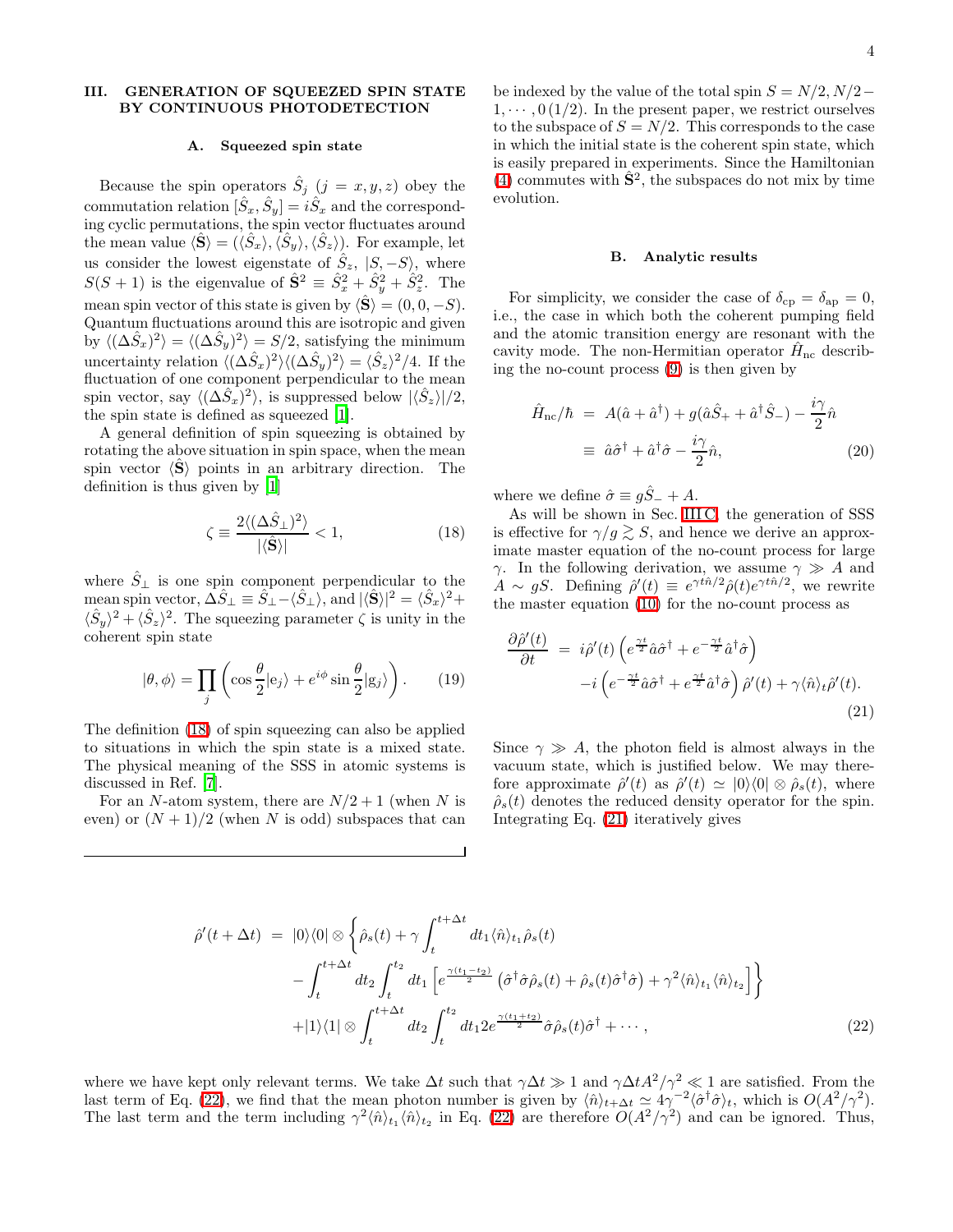Eq. [\(22\)](#page-3-3) can be approximated as

<span id="page-4-1"></span>
$$
\hat{\rho}(t + \Delta t) \simeq |0\rangle\langle 0| \otimes \left\{ \hat{\rho}_s(t) - \frac{2\Delta t}{\gamma} [\hat{\sigma}^\dagger \hat{\sigma} \hat{\rho}_s(t) + \hat{\rho}_s(t) \hat{\sigma}^\dagger \hat{\sigma}] + \frac{4\Delta t}{\gamma} \langle \hat{\sigma}^\dagger \hat{\sigma} \rangle_t \hat{\rho}_s(t) \right\}.
$$
\n(23)

<span id="page-4-2"></span>Since, the last two terms in the curly brackets in Eq. [\(23\)](#page-4-1) are  $O(\gamma \Delta t A^2/\gamma^2)$ , which is assumed to be small, we obtain an effective master equation of the spin state for the no-count process:

$$
\frac{\partial \hat{\rho}_s(t)}{\partial t} = -\frac{2}{\gamma} [\hat{\sigma}^\dagger \hat{\sigma} \hat{\rho}_s(t) + \hat{\rho}_s(t) \hat{\sigma}^\dagger \hat{\sigma}] + \frac{4}{\gamma} \langle \hat{\sigma}^\dagger \hat{\sigma} \rangle_t \hat{\rho}_s(t). (24)
$$

It follows from Eq. [\(24\)](#page-4-2) that the system evolves into the lowest eigenstate of the operator

<span id="page-4-3"></span>
$$
\hat{\sigma}^{\dagger}\hat{\sigma} = g^2 \hat{S}_+ \hat{S}_- + gA(\hat{S}_+ + \hat{S}_-) + A^2, \qquad (25)
$$

if the initial spin state is not orthogonal with the lowest eigenstate. To see this, let us expand the density operator as

$$
\hat{\rho}(t) = \sum_{n,m} c_{nm} |\phi_n\rangle\langle\phi_m|,\tag{26}
$$

where  $|\phi_n\rangle$  is the eigenstate of the operator [\(25\)](#page-4-3) with eigenvalue  $\varepsilon_n$ , i.e.,  $\hat{\sigma}^\dagger \hat{\sigma} |\phi_n\rangle = \varepsilon_n |\phi_n\rangle$ . The master equation [\(24\)](#page-4-2) is rewritten as

$$
\dot{c}_{nm}(t) = \frac{2}{\gamma} (2\langle \hat{\sigma}^{\dagger} \hat{\sigma} \rangle_t - \varepsilon_n - \varepsilon_m) c_{nm}(t), \qquad (27)
$$

which can be solved to give

$$
c_{nm}(t) = \exp\left[\frac{4}{\gamma} \int^t dt' \langle \hat{\sigma}^\dagger \hat{\sigma} \rangle_{t'} - \frac{2}{\gamma} (\varepsilon_n + \varepsilon_m) t \right] c_{nm}(0).
$$
\n(28)

Thus, the system develops into the state that minimizes  $\varepsilon_n+\varepsilon_m$ , that is, the lowest eigenstate of the operator [\(25\)](#page-4-3), if the corresponding initial coefficient  $c_{nm}(0)$  is not zero. We note that Eq. [\(25\)](#page-4-3) is independent of  $\gamma$ , and therefore small experimental fluctuations in  $\gamma$  do not affect the steady state. Since the relaxation coefficient in Eq. [\(24\)](#page-4-2) is proportional to  $\gamma^{-1}$ , the relaxation becomes slower for larger  $\gamma$ . This is because the number of photons in the cavity is smaller for larger  $\gamma$ , and therefore the state reduction caused by the no-count process becomes less effective.

The steady state of the master equation [\(24\)](#page-4-2) is the SSS, as will be numerically shown in Sec. [III C.](#page-4-0) We evaluate perturbatively the degree of spin squeezing [\(18\)](#page-3-1) of the steady state. When  $A \gg g$ , the first-order perturbation with respect to  $g/A$  yields (Appendix [C\)](#page-8-17)

<span id="page-4-4"></span>
$$
\zeta = 1 - \frac{g}{4A}(N - 1) < 1,\tag{29}
$$

showing that the state is an SSS. When  $A \ll g$ , the second-order perturbation with respect to  $A/g$  yields <span id="page-4-5"></span>(Appendix [C\)](#page-8-17)

$$
\zeta = 1 - \frac{2A^2}{N^2 g^2} < 1,\tag{30}
$$

<span id="page-4-0"></span>showing that the state is again an SSS.

#### C. Exact numerical results

We numerically simulate the stochastic process of the continuous measurement described by Eqs. [\(5\)](#page-1-3) and [\(10\)](#page-2-1) with  $\hat{H}_{\text{nc}}$  given by Eq. [\(20\)](#page-3-4). We divide the time into a small interval  $\Delta t$  such that  $\gamma \langle \hat{n} \rangle_t \Delta t$  is always much smaller than unity. We then generate a random number r distributed uniformly between 0 and 1 for each time interval. If  $0 \leq r \leq \gamma \langle \hat{n} \rangle_t \Delta t$ , we assume that the onecount process occurs between t and  $t + \Delta t$  and calculate the density operator at  $t + \Delta t$  according to Eq. [\(5\)](#page-1-3). If  $\gamma\langle\hat{n}\rangle_t\Delta t < r \leq 1$ , we assume that the no-count process occurs during t and  $t + \Delta t$  and calculate the density operator at  $t + \Delta t$  according to Eq. [\(10\)](#page-2-1).

Figure [2](#page-5-1) shows an example of the stochastic time evolutions of various quantities in the referring measurement process with  $A/g = 5$ ,  $\gamma/g = 10$ , and  $N = 10$ , where the photon field is initially in the vacuum state and the atoms are in  $|S, -S\rangle$ . The impulses that can be seen at the bottom of Fig. [2](#page-5-1) (c) indicate the times at which photons are detected. They are clearly bunched, reflecting the fact that  $g^{(2)} \equiv \langle \hat{a}^{\dagger 2} \hat{a}^2 \rangle / \langle \hat{n} \rangle^2$  in the cavity is larger than unity most of the time as shown in Fig. [2](#page-5-1) (a). The bunching nature of photons makes the duration of each no-count process longer, helping the system reach the nocount steady state (shown as plateaus in Fig. [2\)](#page-5-1). We note that in the no-count steady state, the SSS is generated with  $\zeta \simeq 0.56$  [solid curve in Fig. [2](#page-5-1) (c)], where  $\zeta$  is defined in Eq. [\(18\)](#page-3-1). In the non-referring measurement process, in contrast, no SSS is obtained [dashed line in Fig. [2](#page-5-1) (c), obtained by numerically integrating Eq. [\(16\)](#page-2-6)], indicating that the information concerning the detection times of photons is crucial for obtaining the SSS. It should be emphasized that in such a referring measurement process  $\zeta$  is smaller than unity most of the time, and therefore the SSS is obtained as a quasi-steady state.

Figure [3](#page-5-2) (a) shows the quasi-probability distribution (QPD) corresponding to the spin state at  $t = 15$ , when the no-count steady state is reached. We can see that the spin fluctuation is squeezed in the azimuthal direction. However, at  $t = 16$  the spin state is disturbed by the photon counts and the corresponding QPD shown in Fig. [3](#page-5-2) (b) exhibits a pattern similar to a rotated Dicke state.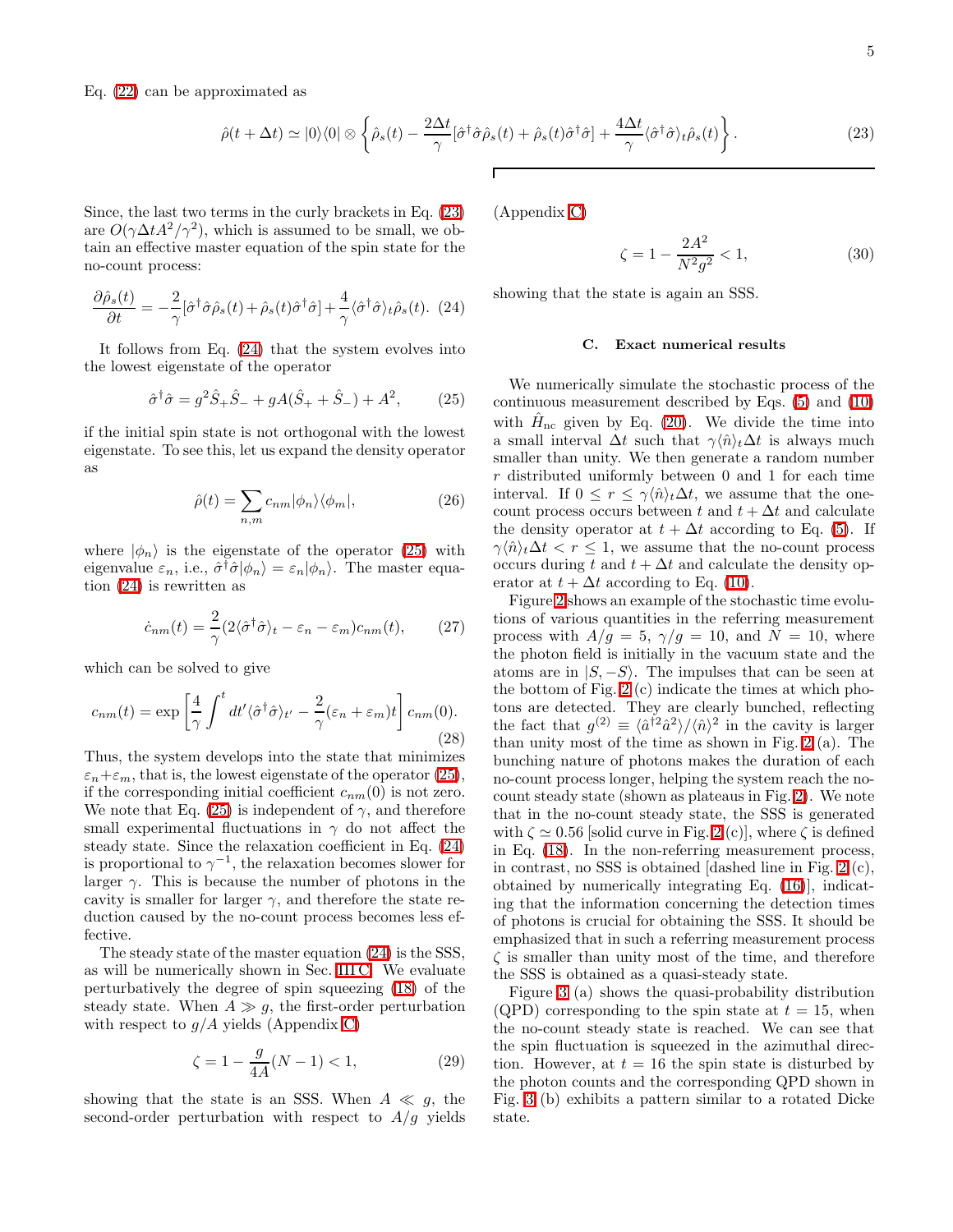

<span id="page-5-1"></span>FIG. 2: The solid curves show examples of time evolutions of  $\langle \hat{n} \rangle$ ,  $g^{(2)} \equiv \langle \hat{a}^{\dagger 2} \hat{a}^2 \rangle / \langle \hat{n} \rangle$ ,  $\langle \hat{S}_z \rangle$ ,  $|\langle \hat{S} \rangle|$ , and  $\zeta$  as defined in Eq. [\(18\)](#page-3-1) under continuous photodetection with  $N = 10$ ,  $A =$ 5g, and  $\gamma = 10g$ . The initial state of the photon field is the vacuum state, and that of the atoms is  $|S, S_z = -S\rangle$ . The impulses in (c) indicate the times at which photons are detected. The dashed lines show the values for the steady state in the non-referring measurement.

The degree of spin squeezing,  $\zeta$ , depends on the parameters  $A$ ,  $\gamma$ , and  $N$ . Figure [4](#page-6-1) shows the dependence of  $\zeta_{st}$  on A and  $\gamma$  for  $N = 2$  and 10, where  $\zeta_{st}$  is the steady-state value of  $\zeta$  in the no-count process. We see that the SSS is obtained for a wide range of parameters. We find that in both cases of  $N = 2$  and  $N = 10$  the maximum squeezing is obtained for  $A/g \simeq N/2 = S$ , and we have numerically confirmed that this finding holds true for other values of N. For  $\gamma \gg A$ ,  $\zeta_{st}$  depends little on  $\gamma$ , in agreement with the analytic results of Eqs. [\(25\)](#page-4-3), [\(29\)](#page-4-4), and [\(30\)](#page-4-5).

Figure [5](#page-6-2) shows the dependence of  $\zeta_{st}$  and the angle of the spin vector  $\theta_{st}$  on N, where the squares are obtained by solving the master equation [\(10\)](#page-2-1) and the circles by diagonalizing Eq. [\(25\)](#page-4-3). Both plots are in excellent agreement, confirming the validity of the analytical treatment in Sec. [III B.](#page-3-5) It is interesting to note that both  $\zeta_{st}$  and  $\theta_{\rm st}$  are proportional to  $N^{-1/3}$ . The other models of spin squeezing also exhibit such power laws:  $N^{-2/3}$  for oneaxis twisting and  $N^{-1}$  for two-axis counter twisting [\[1\]](#page-8-0). In a high-Q cavity, the Jaynes-Cummings interaction between photons and atoms generates spin squeezing proportional to  $N^{-1/4}$  [\[7\]](#page-8-6), demonstrating that the present scheme is more effective for larger N. Table I summa-



<span id="page-5-2"></span>FIG. 3: Gray-scale images of the quasi-probability distributions of the spin state  $\langle \theta, \phi | \hat{\rho}_s | \theta, \phi \rangle$ , where  $\hat{\rho}_s$  is the reduced density operator of spin and  $|\theta, \phi\rangle$  is the coherent spin state defined in Eq. [\(19\)](#page-3-6). (a) At  $t = 15$  in Fig. [2](#page-5-1) (no-count steady state) and (b) at  $t = 16$  (just after a few photons were counted).

TABLE I: Power laws of the optimal squeezing parameter ζ with respect to the number of atoms  $N$  for various squeezing schemes.

| two-axis twisting [1]                     | $N^{-1}$   |
|-------------------------------------------|------------|
| one-axis twisting [1]                     | $N^{-2/3}$ |
| Jaynes-Cummings (with measurement)        | $N^{-1/3}$ |
| Jaynes-Cummings (without measurement) [7] | $N^{-1/4}$ |

<span id="page-5-0"></span>rizes the dependence of  $\zeta$  on N in these schemes.

# IV. DISCUSSIONS AND CONCLUSIONS

When the number of excited atoms is much smaller than the total number of atoms  $N$ , the Holstein-Primakoff transformation [\[18\]](#page-8-18) can be approximated by  $\hat{S}_-\simeq (2S)^{1/2}\hat{b}$  and  $\hat{S}_+\simeq (2S)^{1/2}\hat{b}^{\dagger}$ , where  $\hat{b}$  and  $\hat{b}^{\dagger}$ are the bose operators satisfying  $[\hat{b}, \hat{b}^{\dagger}] = 1$ . The non-Hermitian operator describing the no-count process [\(20\)](#page-3-4) then becomes

$$
\hat{H}_{\text{nc}}/\hbar = A(\hat{a} + \hat{a}^{\dagger}) + G(\hat{a}\hat{b}^{\dagger} + \hat{a}^{\dagger}\hat{b}) - \frac{i\gamma}{2}\hat{n},\qquad(31)
$$

where  $G \equiv (2S)^{1/2}g$ . In a similar manner to the derivation given in Appendix [B,](#page-7-1) one can show that during the no-count process the system develops into  $|0\rangle_a|\beta\rangle_b$ , where  $|0\rangle_a$  is the vacuum state of the photon field and  $|\beta\rangle_b = e^{\beta(\hat{b}^\dagger - \hat{b})} |0\rangle_b$  is the coherent state of the boson with  $\beta = -A/G$ . Therefore, the bosonization of spin eliminates the squeezing properties of atoms, and thus the spin algebra, which plays a role in nonlinear saturation, is crucial for obtaining squeezing in the present scheme.

Experimentally, the model presented may be implemented in various systems, such as a microwave cavity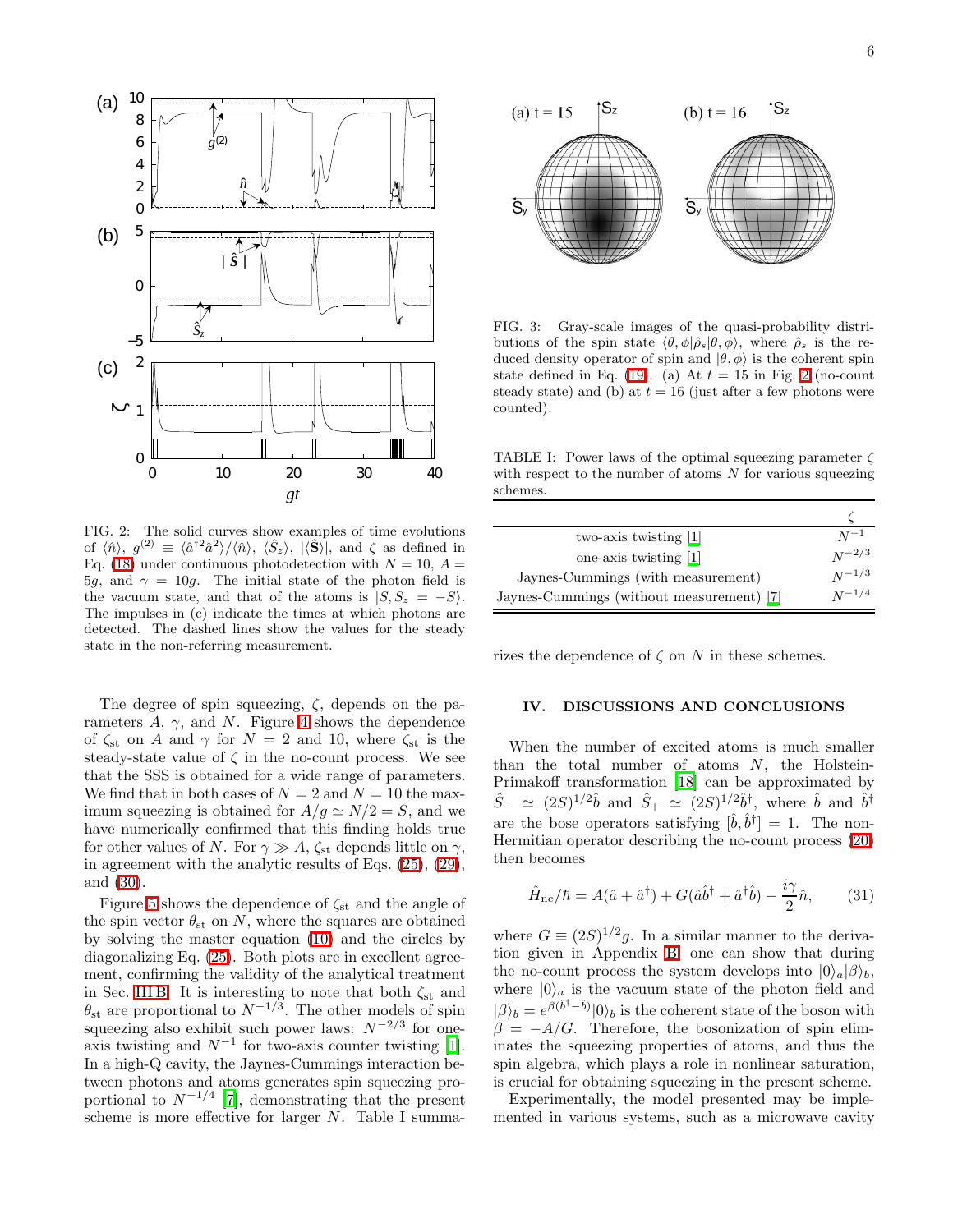

<span id="page-6-1"></span>FIG. 4: The dependence of the squeezing parameter  $\zeta_{st}$  on A and  $\gamma$  for the no-count steady state with (a)  $N = 2$  and (b)  $N = 10$ . The legends on the right show the gray scale of the value of  $\zeta_{\rm st}$ .

with Rydberg atoms [\[19\]](#page-8-19), an optical cavity with cold atoms [\[20\]](#page-8-20), and trapped ions coupled with their centerof-mass motion [\[12\]](#page-8-11). For example, let us consider a system in which Rb atoms in the circular Rydberg state pass through a superconducting microwave cavity [\[19\]](#page-8-19). The coupling constant between the atoms and the cavity photons can be varied from 0 to 24 kHz [\[19](#page-8-19)]. If we take  $\kappa/(2\pi) = 2$  kHz,  $g/(2\pi) = 100$  Hz,  $\tau_{\rm p} = 10 \,\mu$ s, and  $N = 10$ , the conditions [\(A3\)](#page-7-2) are satisfied as  $\kappa \tau_{\rm p} \simeq 0.1$ and  $gS\tau_{\rm p} \simeq A\tau_{\rm p} \simeq 0.03$ , where  $\kappa$  is the coupling constant between probe atoms and photons, and  $\tau_{\rm p}$  is the passage time of a probe atom through the cavity (see Ap-pendix [A\)](#page-6-0). These parameters give  $\gamma/g = \kappa^2 \tau_{\rm p} / g \simeq 2.5$ , and the lifetime of the Rydberg state  $\simeq 30$  ms [\[19](#page-8-19)] imposes the constraint  $qt < 19$ . The cavity relaxation time now reaches 0.3 s [\[21](#page-8-21)]. Thus the scheme is experimentally feasible.

In conclusion, we have studied the system in which N two-level atoms interact with photons in a pumped cavity, and have shown that the atomic state develops into an SSS by continuous measurement of photon num-



<span id="page-6-2"></span>FIG. 5: The  $N$  dependence of the minimum squeezing parameter  $\zeta_{st}$  and the corresponding spin angle  $\theta_{st}$  =  $\tan^{-1}(\langle \hat{S}_z \rangle / \langle \hat{S}_x \rangle)$  (inset) of the no-count steady state, where  $\langle \hat{S}_x \rangle < 0, \langle \hat{S}_y \rangle = 0$ , and  $\langle \hat{S}_z \rangle < 0$ . Squares were obtained by solving the master equation [\(10\)](#page-2-1) and circles by diagonalizing Eq. [\(25\)](#page-4-3).

ber in the cavity. In particular, the SSS is obtained as a quasi-steady state during the no-count process. The present method does not require fine tuning of the initial state and the time and strength of interaction, and therefore significantly facilitates experimental realization of the SSS.

#### Acknowledgments

This work was supported by the Special Coordination Funds for Promoting Science and Technology and a Grant-in-Aid for Scientific Research (Grant No. 11216204) by the Ministry of Education, Science, Sports, and Culture of Japan, by the Yamada Science Foundation, and by the Toray Science Foundation.

# <span id="page-6-0"></span>APPENDIX A: A MODEL OF THE CONTINUOUS MEASUREMENT OF PHOTON NUMBER

For continuous measurement of photon number, the Srinivas-Davies "ansatz" [\[14\]](#page-8-13) is usually employed. However, it is by no means obvious whether it is valid in our system, and therefore, we explicitly derive nonunitary time evolutions [\(5\)](#page-1-3) and [\(9\)](#page-2-0) using the continuous photodetection model of Ref. [\[15\]](#page-8-14).

We consider a situation in which probe atoms prepared in the ground state  $|g\rangle$  pass through the cavity successively, and the internal states of the atoms coming out of the cavity are detected by, e.g., an ionization detector (Fig. [1\)](#page-1-0). When a probe atom is detected to be in the excited state  $|e\rangle$ , we regard this event as a one-count process. When the atom coming out of the cavity remains in the ground state, we regard this event as a no-count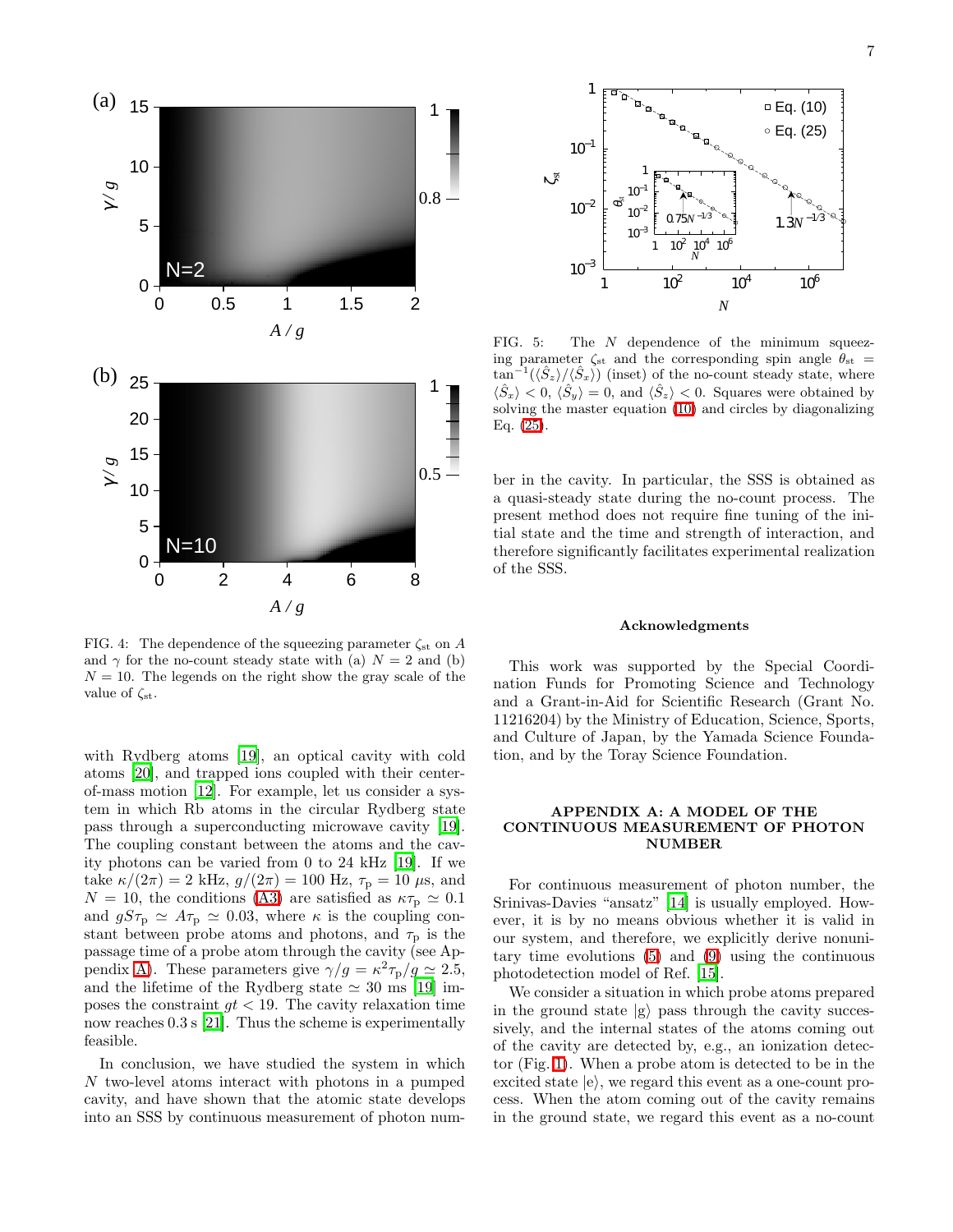process.

The time evolution as the probe atom passes through the cavity is described by the Hamiltonian

$$
\hat{H}_{\mathbf{p}} = \hat{H}_0^{\text{rot}} + \hbar \kappa (\hat{a}\hat{\sigma}_+ + \hat{a}^\dagger \hat{\sigma}_-), \tag{A1}
$$

where  $\hat{H}_0^{\text{rot}}$  is given in Eq. [\(4\)](#page-1-2),  $\hat{\sigma}_+$  and  $\hat{\sigma}_-$  are the raising and lowering operators of the probe atom, and  $\kappa$  is a coupling constant which we assume to be real. We assume that the transition frequency of the probe atom is resonant with the cavity mode. When the probe atom enters the cavity at time t and comes out of it at  $t + \tau_{\rm p}$ , the density operator  $\hat{\rho}_{\mathrm{sp}}$  for the system and the probe atom evolves as

<span id="page-7-3"></span>
$$
\hat{\rho}_{sp}(t+\tau_{p}) = \hat{\rho}(t) \otimes |g\rangle\langle g| - \frac{i\tau_{p}}{\hbar} [\hat{H}_{p}, \hat{\rho}(t) \otimes |g\rangle\langle g|]
$$

$$
-\frac{\tau_{p}^{2}}{2\hbar^{2}} [\hat{H}_{p}[\hat{H}_{p}, \hat{\rho}(t) \otimes |g\rangle\langle g|]] + \cdots (A2)
$$

where  $\hat{\rho}(t)$  is the density operator for the system (excluding the probe atom).

Here we assume that  $\tau_{\rm p}$  is sufficiently small so that third and higher-order terms in Eq. [\(A2\)](#page-7-3) can be ignored. This approximation is valid if the change in the state of the system is small during  $\tau_{p}$ . This condition is satisfied if the following conditions are met:

<span id="page-7-2"></span>
$$
A\tau_{\rm p}^{-1} \ll 1, \quad gS\tau_{\rm p}^{-1} \ll 1, \quad \delta_{\rm cp} \tau_{\rm p}^{-1} \ll 1, \quad \delta_{\rm ap} \tau_{\rm p}^{-1} \ll 1. \tag{A3}
$$

<span id="page-7-4"></span>When the probe atom is detected to be in the excited state  $|e\rangle$ , the density operator of the system is projected into

$$
\text{Tr}_{\text{probe}}[|e\rangle\langle e|\hat{\rho}_{\text{sp}}(t+\tau_{\text{p}})] = \kappa^2 \tau_{\text{p}}^2 \hat{a}\hat{\rho}(t)\hat{a}^{\dagger}.\tag{A4}
$$

The normalized form of Eq. [\(A4\)](#page-7-4) gives the density operator immediately after the no-count process:

$$
\hat{\rho}(t_{+}) = \frac{\hat{a}\hat{\rho}(t)\hat{a}^{\dagger}}{\text{Tr}[\hat{a}\hat{\rho}(t)\hat{a}^{\dagger}]},\tag{A5}
$$

where  $t_{+}$  denotes a time infinitesimally later than t. The probability that the one-count process [\(A4\)](#page-7-4) occurs is given by the trace of Eq. [\(A4\)](#page-7-4), i.e.,  $\gamma \tau_p \langle \hat{n} \rangle_t$ , where

<span id="page-7-0"></span>
$$
\gamma \equiv \kappa^2 \tau_{\rm p} \tag{A6}
$$

can be interpreted as the rate of photodetection per one photon.

When the probe atom is detected in its ground state  $|g\rangle$ , the density operator of the system is projected into

$$
\begin{split}\n\text{Tr}_{\text{probe}}[|g\rangle\langle g|\hat{\rho}_{\text{sp}}(t+\tau_{\text{p}})] \\
&\simeq \hat{\rho}(t) - \frac{i\tau_{\text{p}}}{\hbar} [\hat{H}_{0}^{\text{rot}}, \hat{\rho}(t)] - \frac{\tau_{\text{p}}^{2}}{2\hbar^{2}} [\hat{H}_{0}^{\text{rot}}, [\hat{H}_{0}^{\text{rot}}, \hat{\rho}(t)] \\
&\quad - \frac{\tau_{\text{p}}^{2}\kappa^{2}}{2} [\hat{n}\hat{\rho}(t) + \hat{\rho}(t)\hat{n}] \\
&\simeq e^{-\tau_{\text{p}}} (\frac{i}{\hbar} \hat{H}_{0}^{\text{rot}} - \frac{\gamma}{2}) \hat{\rho}(t) e^{\tau_{\text{p}}} (\frac{i}{\hbar} \hat{H}_{0}^{\text{rot}} - \frac{\gamma}{2})}.\n\end{split} \tag{A7}
$$

When successive probe atoms are found to be in the ground state over a time interval  $T$ , the density operator of the system after such a no-count process is given by Eq. [\(9\)](#page-2-0).

Probe atoms were introduced to explicitly derive Eqs. [\(5\)](#page-1-3) and [\(9\)](#page-2-0). However, these expressions may also describe a more general system under continuous photodetection, such as the situation in which photons leaking out of the cavity are detected by a photodetector.

# <span id="page-7-1"></span>APPENDIX B: STEADY STATE IN A PUMPED CAVITY UNDER CONTINUOUS PHOTODETECTION

We show that the state of the system described by the Hamiltonian [\(4\)](#page-1-2) eventually evolves into a coherent state in both referring and non-referring measurements.

The non-Hermitian operator that describes the nocount process [\(9\)](#page-2-0) is rewritten in the rotating frame by

$$
\hat{H}_{\text{nc}}/\hbar = A(\hat{a} + \hat{a}^{\dagger}) + (\delta_{\text{cp}} - i\gamma/2)\hat{n} \n= \Omega\left(\hat{a}^{\dagger} + \frac{A}{\Omega}\right)\left(\hat{a} + \frac{A}{\Omega}\right) - \frac{A^2}{\Omega} \n= \Omega e^{\frac{A}{\Omega}(\hat{a} + \hat{a}^{\dagger})}\hat{n}e^{-\frac{A}{\Omega}(\hat{a} + \hat{a}^{\dagger})} - \frac{A^2}{\Omega}, \quad \text{(B1)}
$$

where we define  $\Omega \equiv \delta_{\rm cp} - i\gamma/2$ . We then obtain

<span id="page-7-5"></span>
$$
e^{-i\hat{H}_{\text{nc}}t/\hbar} \propto e^{\frac{A}{\Omega}(\hat{a}+\hat{a}^{\dagger})}e^{-i\Omega t\hat{n}}e^{-\frac{A}{\Omega}(\hat{a}+\hat{a}^{\dagger})}
$$
  
= 
$$
\sum_{n=0}^{\infty} e^{-in\delta_{\text{cp}}t-n\gamma t/2}e^{\frac{A}{\Omega}(\hat{a}+\hat{a}^{\dagger})}|n\rangle\langle n|e^{-\frac{A}{\Omega}(\hat{a}+\hat{a}^{\dagger})}.
$$
  
(B2)

For  $\gamma t \gg 1$ , the term corresponding to  $n = 0$ , i.e.,  $e^{\frac{A}{\Omega}(\hat{a}+\hat{a}^{\dagger})} |0\rangle\langle 0|e^{-\frac{A}{\Omega}(\hat{a}+\hat{a}^{\dagger})} \propto |\alpha\rangle\langle \alpha^*|$  becomes dominant in the summation, where  $|\alpha\rangle$  is the coherent state with  $\alpha = -A/\Omega$ . We thus obtain

<span id="page-7-6"></span>
$$
\lim_{t \to \infty} \frac{e^{-i\hat{H}_{\text{nc}}t/\hbar}|\psi\rangle}{||e^{-i\hat{H}_{\text{nc}}t/\hbar}|\psi\rangle||} = |\alpha\rangle \tag{B3}
$$

for  $\langle \alpha^* | \psi \rangle \neq 0$ . Therefore, during the no-count process [\(9\)](#page-2-0) the state develops into  $|\alpha\rangle$  unless the initial state is orthogonal to  $|\alpha^*\rangle$ . If  $\langle \alpha^* | \psi \rangle = 0$ , the term of  $n = 1$  in the summation of Eq. [\(B2\)](#page-7-5) becomes dominant, and the state develops into a displaced number state.

<span id="page-7-7"></span>If the photons are detected at times  $t_1, t_2, \dots, t_n$ , the time development operator [\(12\)](#page-2-7) for the referring measurement takes the form

$$
\hat{P}(T; t_1, \cdots, t_n) = e^{-i\hat{H}_{\text{nc}}T/\hbar} \Pi_{k=1}^n \left[ e^{-i\Omega t_k} \hat{a} + \frac{A}{\Omega} (e^{-i\Omega t_k} - 1) \right].
$$
 (B4)

From Eqs. [\(B3\)](#page-7-6) and [\(B4\)](#page-7-7) we obtain

<span id="page-7-8"></span>
$$
\lim_{T \to \infty} \hat{P}(T; t_1, \cdots, t_n) |\psi\rangle \propto |\alpha\rangle.
$$
 (B5)